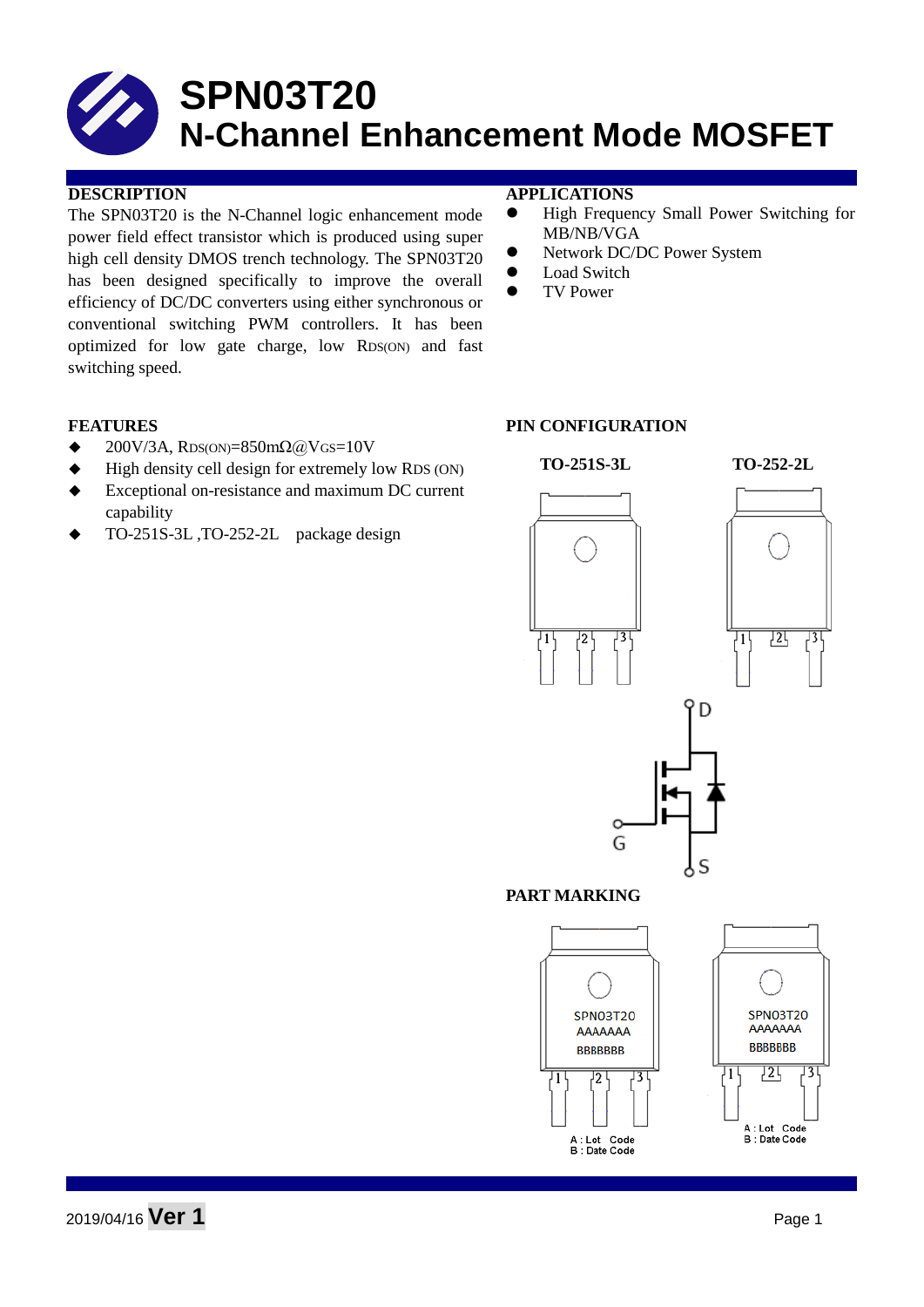

| PIN DESCRIPTION |               |                    |  |  |  |
|-----------------|---------------|--------------------|--|--|--|
| Pin             | <b>Symbol</b> | <b>Description</b> |  |  |  |
|                 |               | Gate               |  |  |  |
|                 |               | Drain              |  |  |  |
|                 |               | Source             |  |  |  |

#### **ORDERING INFORMATION**

| <b>Part Number</b> | Package    | Part Marking    |  |  |
|--------------------|------------|-----------------|--|--|
| SPN03T20ST251TGB   | TO-251S-3L | <b>SPN03T20</b> |  |  |
| SPN03T20T252RGB    | TO-252-2L  | SPN03T20        |  |  |
|                    |            |                 |  |  |

※ SPN03T20ST251TGB : Tube ; Pb – Free ; Halogen - Free

※ SPN03T20T252RGB : Tape Reel ; Pb – Free ; Halogen – Free

#### **ABSOULTE MAXIMUM RATINGS**

(TA=25℃ Unless otherwise noted)

| <b>Parameter</b>                                           |              |                  | <b>Symbol</b>        | <b>Typical</b>     | Unit            |  |
|------------------------------------------------------------|--------------|------------------|----------------------|--------------------|-----------------|--|
| Drain-Source Voltage                                       |              | <b>VDSS</b>      | 200                  | V                  |                 |  |
| Gate – Source Voltage                                      |              |                  | <b>VGSS</b>          | ±30                | $\mathbf V$     |  |
| $TA = 25$ °C                                               |              |                  |                      | 3                  |                 |  |
| Continuous Drain Current $(TJ=150^{\circ}C)$               |              | $TA=70^{\circ}C$ | Id<br>$\overline{2}$ |                    | A               |  |
| <b>Pulsed Drain Current</b>                                |              |                  | <b>IDM</b>           | 12                 | A               |  |
| Avalanche Energy, Single Pulse @ L=0.1mH, $TA=25^{\circ}C$ |              |                  | EAS                  | 21                 | mJ              |  |
| <b>Power Dissipation</b>                                   | $TA = 25$ °C |                  | P <sub>D</sub>       | 40                 | W               |  |
| <b>Operating Junction Temperature</b>                      |              | T                | $-55/150$            | $\rm ^{\circ}C$    |                 |  |
| <b>Storage Temperature Range</b>                           |              |                  | <b>TSTG</b>          | $-55/150$          | $\rm ^{\circ}C$ |  |
| Thermal Resistance-Junction to Ambient                     |              | $R\theta$ JA     | 3.1                  | $\rm ^{\circ} C/W$ |                 |  |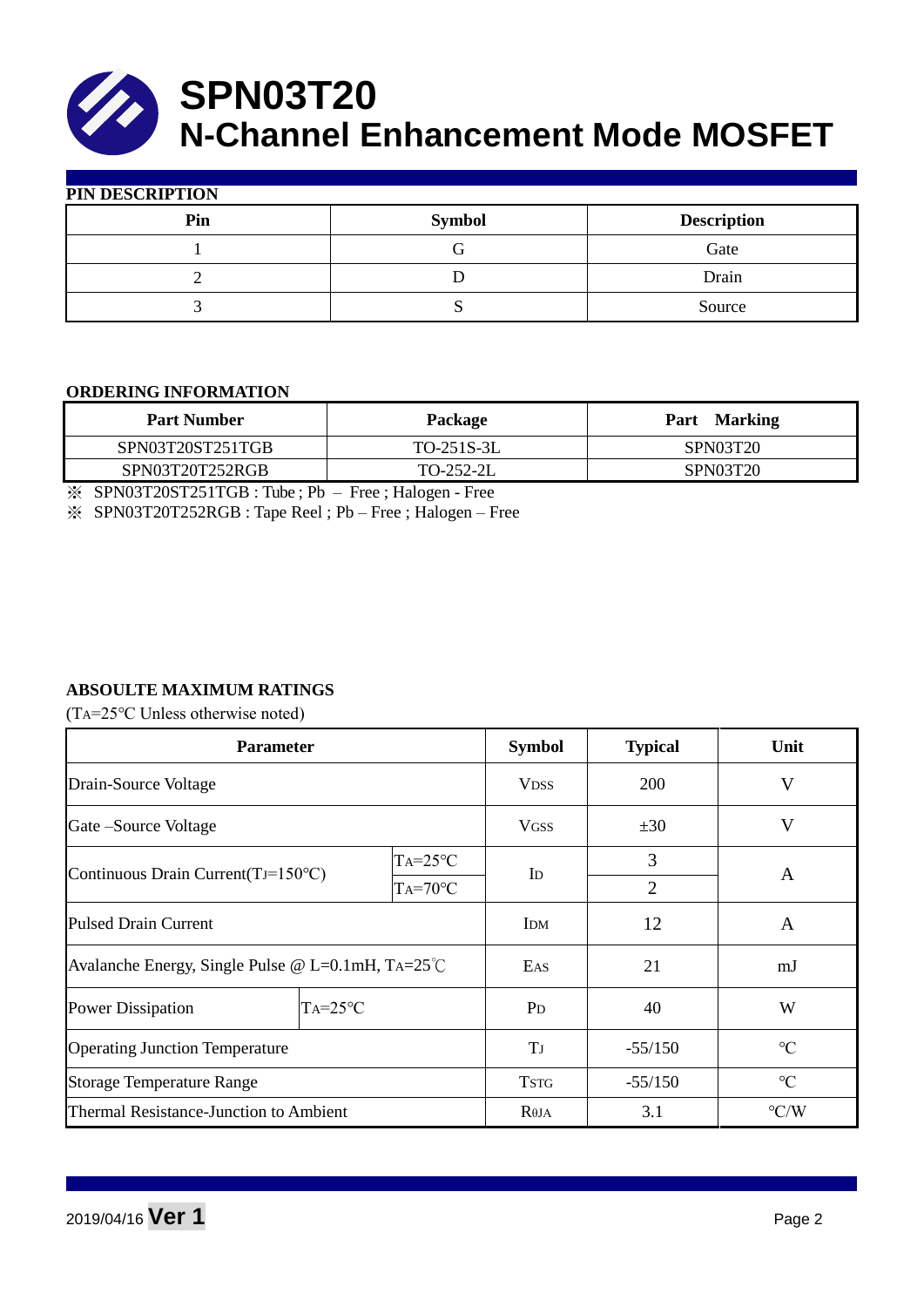

### **ELECTRICAL CHARACTERISTICS**

(TA=25℃ Unless otherwise noted)

| <b>Parameter</b>                    | <b>Symbol</b>               | <b>Conditions</b>                                  | Min. | <b>Typ</b>     | Max.           | Unit |  |
|-------------------------------------|-----------------------------|----------------------------------------------------|------|----------------|----------------|------|--|
| <b>Static</b>                       |                             |                                                    |      |                |                |      |  |
| Drain-Source Breakdown Voltage      | V(BR)DSS                    | $V$ GS=0V,ID=250uA                                 | 200  |                |                | V    |  |
| Gate Threshold Voltage              | $V$ GS(th)                  | $VDS=VGS$ , ID=250uA                               | 3.0  | 4.0            | 5.0            |      |  |
| Gate Leakage Current                | <b>IGSS</b>                 | $VDS=0V$ , $VGS=\pm 30V$                           |      |                | ±100           | nA   |  |
| Drain-Source Leakage Current        | <b>IDSS</b>                 | $VDS = 200V$ , $VGS = 0V$                          |      |                | 1              | uA   |  |
| <b>On-State Drain Current</b>       | ID(on)                      | $VDS \geq 5V$ , $VGS = 10V$                        |      |                | 3              | A    |  |
| Drain-Source On-Resistance          | RDS(0n)                     | $V$ GS= 10V,ID=2A                                  |      | 0.7            | 0.85           | Ω    |  |
| <b>Forward Transconductance</b>     | gfs                         | $VDS=10V$ , ID=2A                                  |      | 3.6            |                | S    |  |
| Diode Forward Voltage               | <b>V</b> <sub>SD</sub>      | $Is=1A$ , $VGS = 0V$                               |      |                | $\mathbf{1}$   | V    |  |
| <b>Dynamic</b>                      |                             |                                                    |      |                |                |      |  |
| <b>Total Gate Charge</b>            | Qg                          |                                                    |      | 4.8            | 9              |      |  |
| Gate-Source Charge                  | Qgs                         | $VDS=160V$ , $VGS=10V$<br>$ID = 1A$                |      | $\overline{2}$ | $\overline{4}$ | nC   |  |
| Gate-Drain Charge                   | Qgd                         |                                                    |      | 0.8            | $\overline{2}$ |      |  |
| <b>Input Capacitance</b>            | $C$ iss                     |                                                    |      | 266            | 510            |      |  |
| <b>Output Capacitance</b>           | $\mathrm{C}$ <sub>oss</sub> | $VDS = 25V$ , $VGS = 0V$<br>$f=1MHz$               |      | 160            | 300            | pF   |  |
| <b>Reverse Transfer Capacitance</b> | C <sub>rss</sub>            |                                                    |      | 55             | 110            |      |  |
|                                     | $td($ on $)$                |                                                    |      | 10             | 20             |      |  |
| Turn-On Time                        | tr                          | V <sub>DD</sub> = $100V$ , I <sub>D</sub> = $1A$ , |      | 35             | 70             | nS   |  |
|                                     | $td($ off $)$               | VGEN= $10V$ , RG= $25\Omega$                       |      | 10             | 20             |      |  |
| Turn-Off Time                       | tf                          |                                                    |      | 28             | 56             |      |  |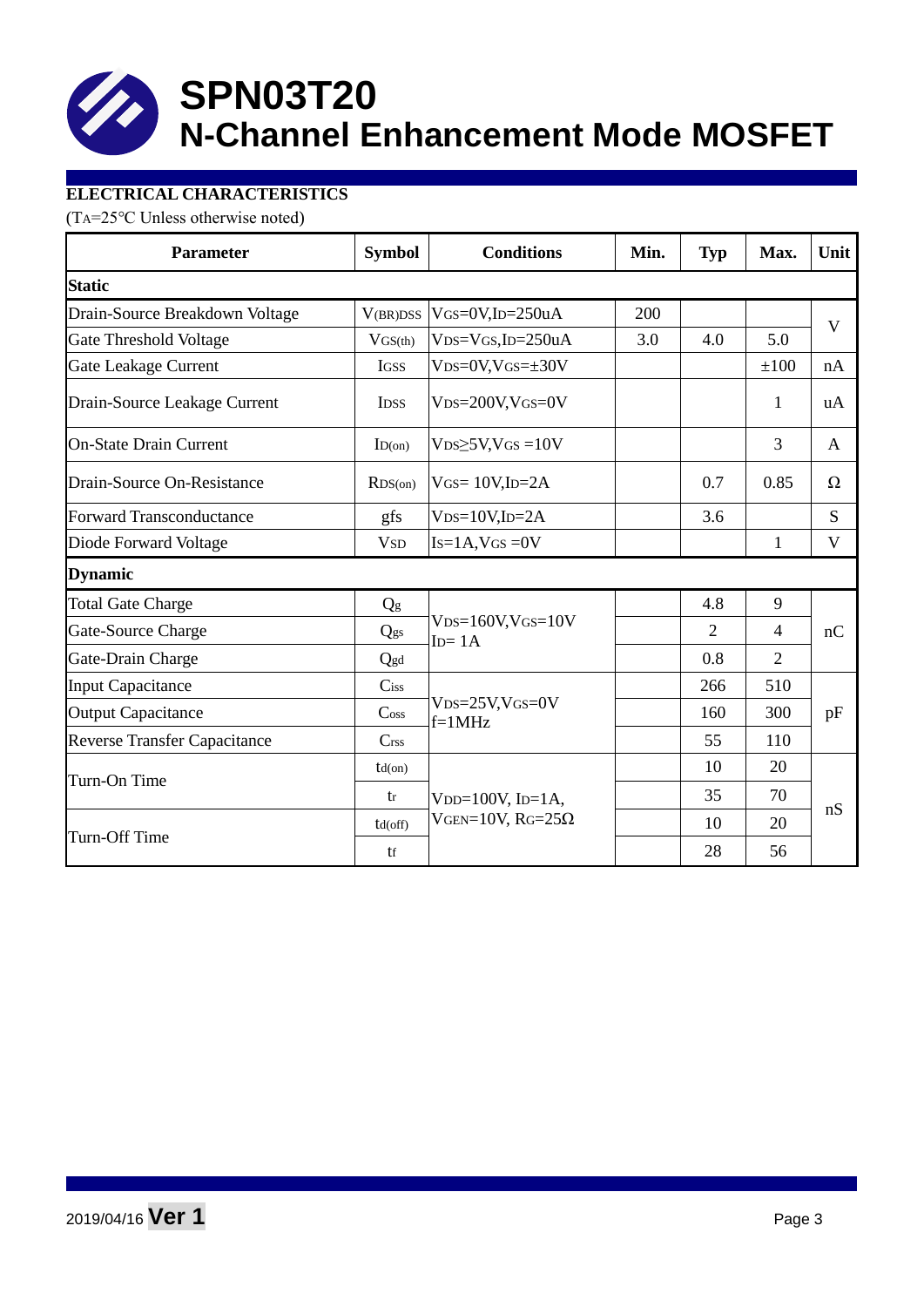#### **TYPICAL CHARACTERISTICS**



2019/04/16 **Ver 1** Page <sup>4</sup>

1000

150

5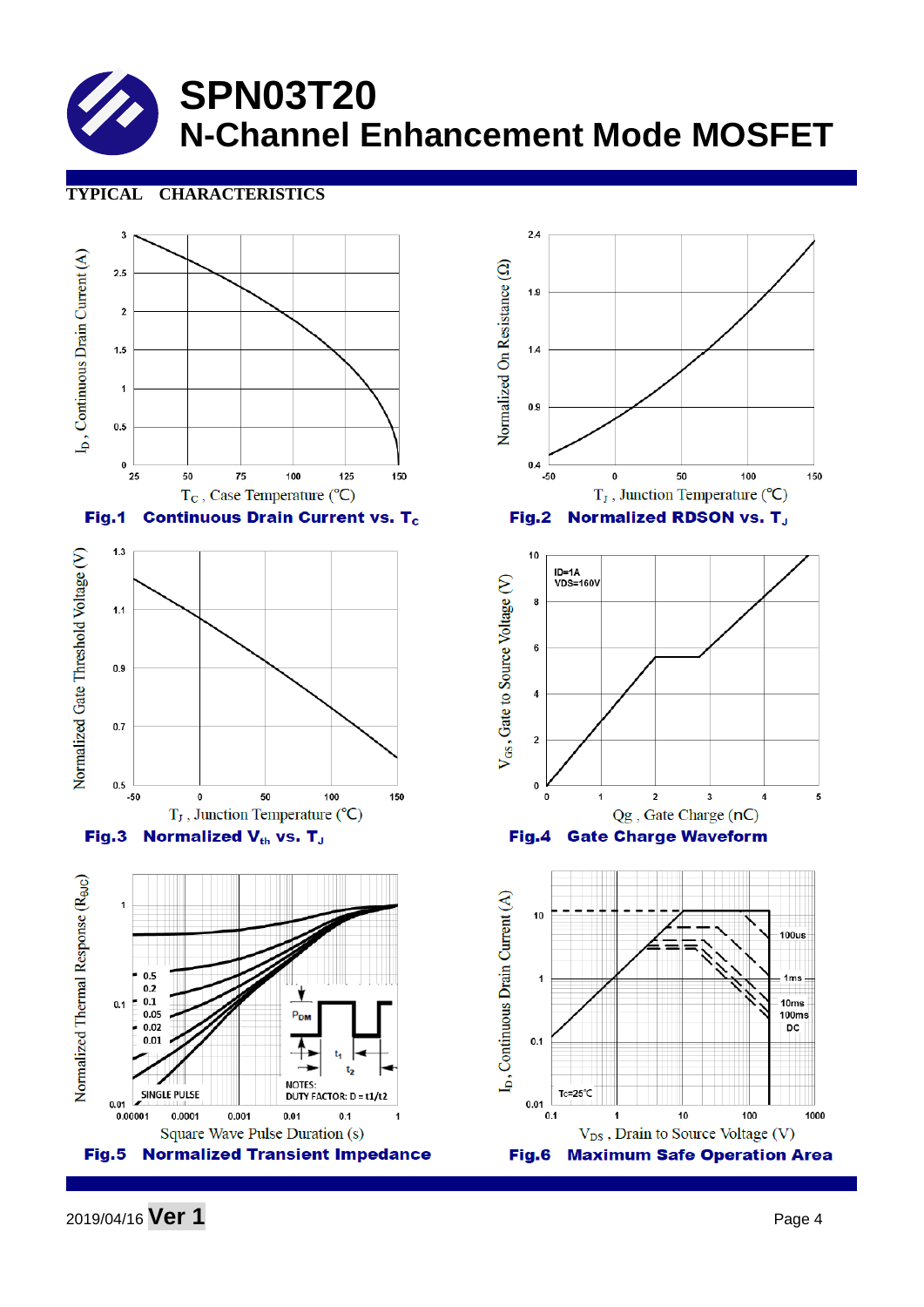**TO-251S-3L PACKAGE OUTLINE**





| <b>SYMBOL</b>  | MIN            | NOM         | <b>MAX</b>     |  |
|----------------|----------------|-------------|----------------|--|
| A              | 2.20           | 2.30        | 2.40           |  |
| A2             | 0.86           | 1.01        | 1.16           |  |
| $\mathbf b$    | 0.66           |             | 0.86           |  |
| b2             | 0.66           |             | 0.96           |  |
| b3             | 5.10           | 5.28        | 5.46           |  |
| $\mathbf c$    | 0.46           |             | 0.60           |  |
| c2             | 0.47           |             | 0.60           |  |
| $\mathbf D$    | 6.00           | 6.10        | 6.20           |  |
| D1             | 5.35REF        |             |                |  |
| E              | 6.40           | 6.60        | 6.80           |  |
| E1             | 4.83REF        |             |                |  |
| e              | $2.3$ REF      |             |                |  |
| $H_{\rm}$      | 9.80           | 10.40       | 11.00          |  |
| L1             | <b>3.50REF</b> |             |                |  |
| L2             | 0.508BSC       |             |                |  |
| L <sub>3</sub> | 0.90           |             | <u> 1.25</u>   |  |
| L5             | 0.15           |             | 0.75           |  |
| L6             | 1.80REF        |             |                |  |
| $\theta$ 1     | $5^\circ$      | 7°          | $9^{\circ}$    |  |
| $\theta$ 2     | $5^\circ$      | $7^{\circ}$ | 9 <sup>°</sup> |  |

2019/04/16 **Ver 1** Page <sup>5</sup>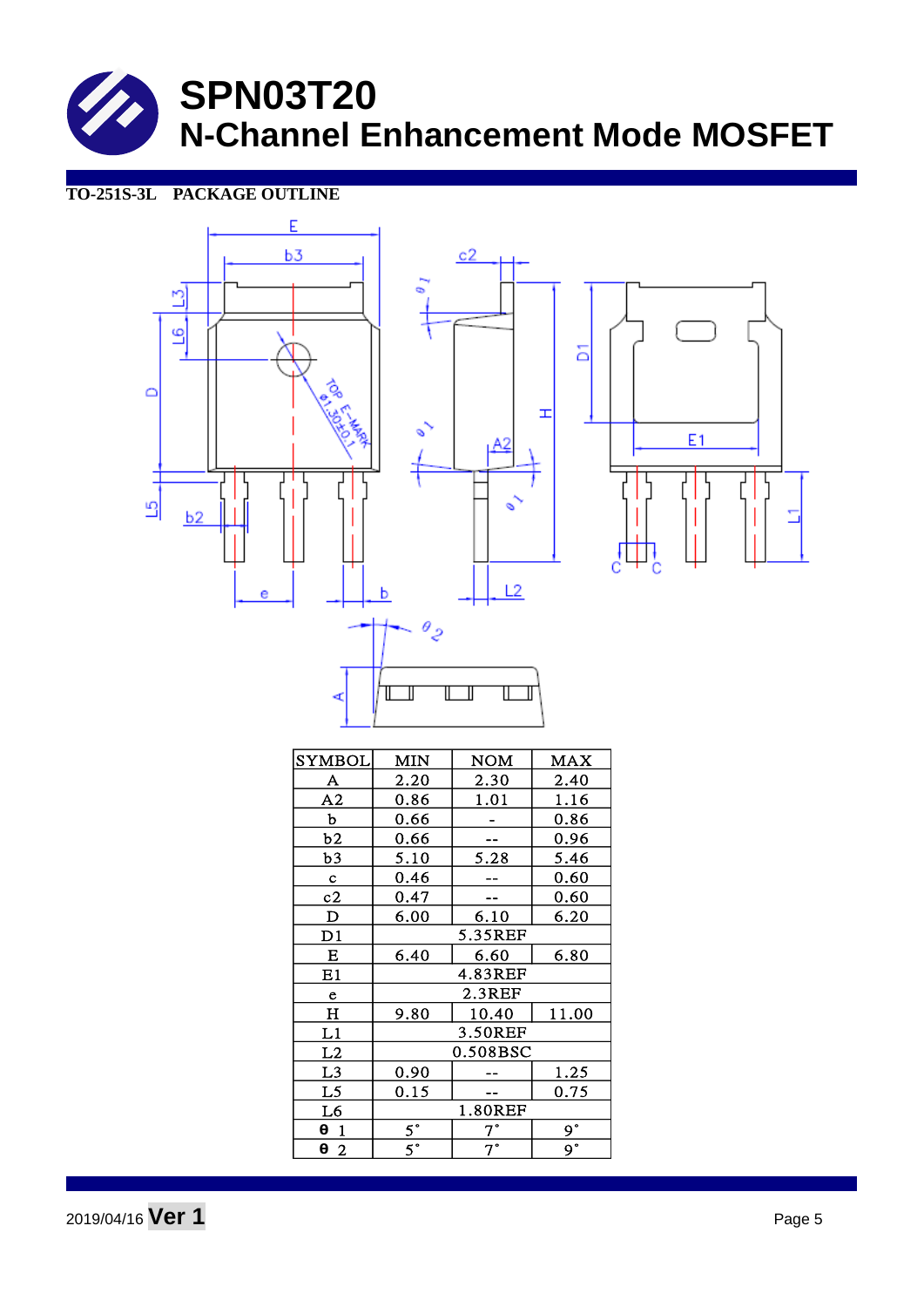> $\overline{\mathcal{L}}$ ₹

### **TO-252-2L PACKAGE OUTLINE**









| <b>SYMBOL</b>           | MIN                       | NOM               | MAX            |  |
|-------------------------|---------------------------|-------------------|----------------|--|
| <u>A</u>                | 2.20                      | <u>2.30</u>       | 2.40           |  |
| $\overline{A1}$         | 0.00                      |                   | 0.15           |  |
| $\overline{A2}$         | 0.90                      | 1.01              | 1.10           |  |
| b                       | 0.72                      |                   | 0.85           |  |
| b2                      | 0.72                      |                   | 0.90           |  |
| b3                      | 5.13                      | $\overline{5.33}$ | 5.46           |  |
| $\mathbf{c}$            | 0.47                      |                   | 0.60           |  |
| $\overline{c2}$         | 0.47                      |                   | 0.60           |  |
| $\overline{\mathbf{D}}$ | 6.00                      | $\overline{6.10}$ | <u>6.20</u>    |  |
| D1                      | 5.25                      |                   |                |  |
| Е                       | 6.40                      | 6.60              | 6.80           |  |
| E1                      | 4.70                      |                   |                |  |
| $\mathbf e$             | 2.3REF                    |                   |                |  |
| н                       | 9.80                      | 10.10             | 10.40          |  |
| L                       | 1.40                      | 1.60              | 1.80           |  |
| $\overline{L1}$         | 2.90REF                   |                   |                |  |
| L2                      | 0.508BSC                  |                   |                |  |
| L3                      | 0.90                      |                   | 1.25           |  |
| L4                      | 0.60                      | 0.80              | 1.00           |  |
| L <sub>5</sub>          | 0.15                      |                   | 0.75           |  |
| $\underline{L6}$        | 1.80REF                   |                   |                |  |
| θ                       | $\overline{\mathsf{o}}$ . | $3^\circ$         | $8^{\circ}$    |  |
| 0 <sub>1</sub>          | $rac{5}{5}$               | $\overline{7}$    | $\overline{9}$ |  |
| $\theta$ 2              |                           | $7^\circ$         | 9 <sup>°</sup> |  |